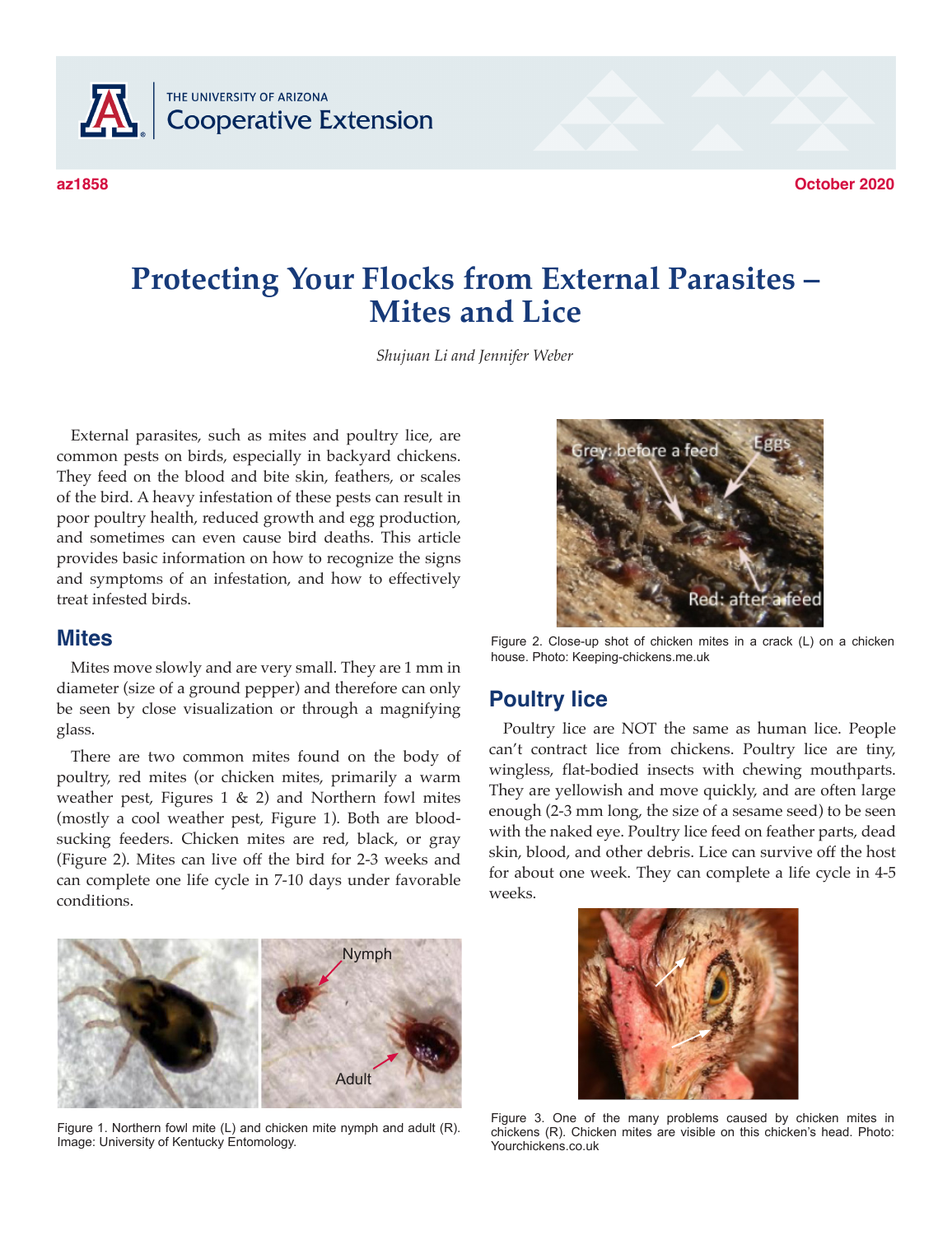### **Flock symptoms**

Flocks infested with mites (Figure 3) or poultry lice (Figure 4) will show similar symptoms, including weight loss, reduced egg production, decreased activity, bald spots, red and irritated skin, small scabs and clots, changes in appetite, ragged-looking or dull feathers, and increased susceptibility to diseases. If any of these symptoms are observed, a visual inspection for mites or lice is generally recommended. Carefully inspect birds around the ventral region (lower and abdominal surface) for signs of lice or mites. Infestations usually start in this area of a bird. See more details in Table 1. For more questions, please consult a veterinarian.



Figure 4. Poultry lice seen on chickens. Photos: Steve Golson (L) & Poultrykeeper.com (R)

|                     | <b>Mites</b>                       | Lice                         |
|---------------------|------------------------------------|------------------------------|
| Size                | 1 mm diameter<br>(ground pepper)   | 2-3 mm long<br>(sesame seed) |
| Moving speed        | Slow                               | Fast                         |
| Location of eggs    | Along feather shaft                | Base of feather<br>shaft     |
| Best detection time | At night or during<br>the day      | During the day               |
| Location            | Live on host and in<br>environment | Only live on host            |

Table 1. Comparison between chicken mites and poultry lice. This table was modified from the Yarmouth Veterinary Center - External Parasites of Poultry.

# **How to effectively treat mites and poultry lice?**

▪ Regularly (monthly or bi-monthly) inspect your flocks in order to identify and address these parasites before an infestation gets worse. Pay special attention to brooding hens, which tend to dust-bathe less frequently than usual, making them prone to parasites.

- Sanitation and cleanliness are key to mites and lice control. Sanitation includes cleaning and disinfecting housing facilities and equipment between flocks. Eliminating contact between flocks and wild birds can help reduce the potential transmission of parasites.
- Pesticides can be used to treat lice and mites. They are available as dusts, liquid sprays, and resin strips.
- When using pesticides to treat lice and mites in chickens, always read and carefully follow the label directions provided with the product. Make sure the product is labeled for use on poultry.
- DO NOT use products containing the active ingredient, "carbaryl." Carbaryl is a pesticide that affects the nervous system in animals. It was banned by EPA for use on poultry or other animals.
- Dusts can be difficult to apply and are easily inhaled. Follow label instructions, which might recommend a face mask to prevent inhalation and eye protection. It is suggested to put the bird in a canvas shopping bag with its head sticking out. Manipulate the bag to get the dust in the bird's feathers and around the vent (the opening where birds expel waste and from which they lay eggs).
- ▪ If using a pesticide spray, always prepare a fresh mixture and shake well before use. The spray should be applied directly to the birds. Make sure it reaches the skin.
- In order to control chicken mites, sprays will also need to be applied to birds' living area, such as litter, bedding, and building structures. This will help to kill mites that can survive off the birds and live in the environment.
- Chemical treatment should be repeated every 2 weeks, if needed. Carefully read pesticide labels to make sure withholding (nontreatment) periods are followed for food-producing poultry.
- Follow all label instructions, including listed withdrawal times for egg consumption or harvesting birds for meat. Withdrawal times begin after the last treatment has been given.
- Pesticide resin strips can be placed into chicken cages or nest boxes, which will provide a continuous control of lice and mites. Use pesticidal resin strips only during months when the expected number of lice and mites will be high. This might delay the development of pesticide resistance and preserve the effectiveness of the products.